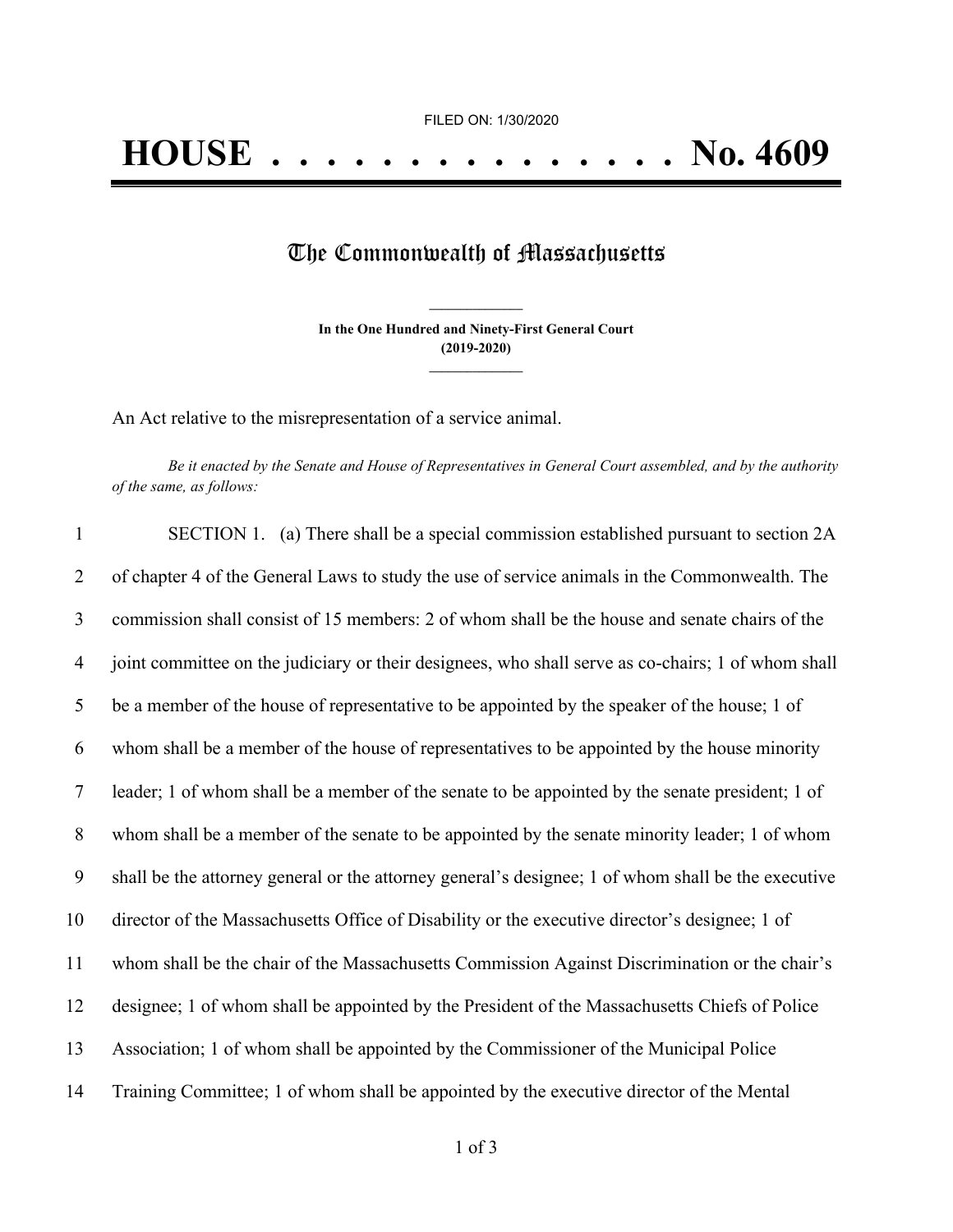Health Legal Advisors Committee; and 3 members who shall be appointed by the governor, 1 of whom shall be a representative of a professional organization specializing in the advocacy, education, and/or training of service animals, 1 of whom shall be a representative of a professional organization specializing in the advocacy, education, and/or training of other assistance animals, including emotional support, companion, or comfort animals, and 1 of whom shall be a member of an association advocating for the interests of restaurant owners and/or retailers in the Commonwealth.

 (b) The study shall include, but not be limited to: (i) reviewing current federal, state, and local laws and procedures governing the use of service animals in the Commonwealth; (ii) examining the use and benefit of service animals by individuals with disabilities in the Commonwealth; (iii) investigating the presence, prevalence, and impact of fraud, misrepresentation, and other misuse of service animals in the Commonwealth; (iv) researching laws and practices in other jurisdictions with the objective to deter the misuse of service animals; (v) identifying training and educational opportunities aimed at increasing understanding of laws governing the use of service animals amongst public officials, law enforcement, business owners, and members of the public in the Commonwealth; (vi) recommending changes to Massachusetts law governing service animals if any, including the definition of "service animal" and whether to introduce legislation prohibiting and civilly penalizing service animal fraud; and (vii) determining feasibility of certification, registration, or licensing of service animals in the Commonwealth.

 (c) The commission shall file findings of its study by December 31, 2020, with the clerks of the house and the senate, who shall forward a copy of the report to the chairs of the house and

of 3